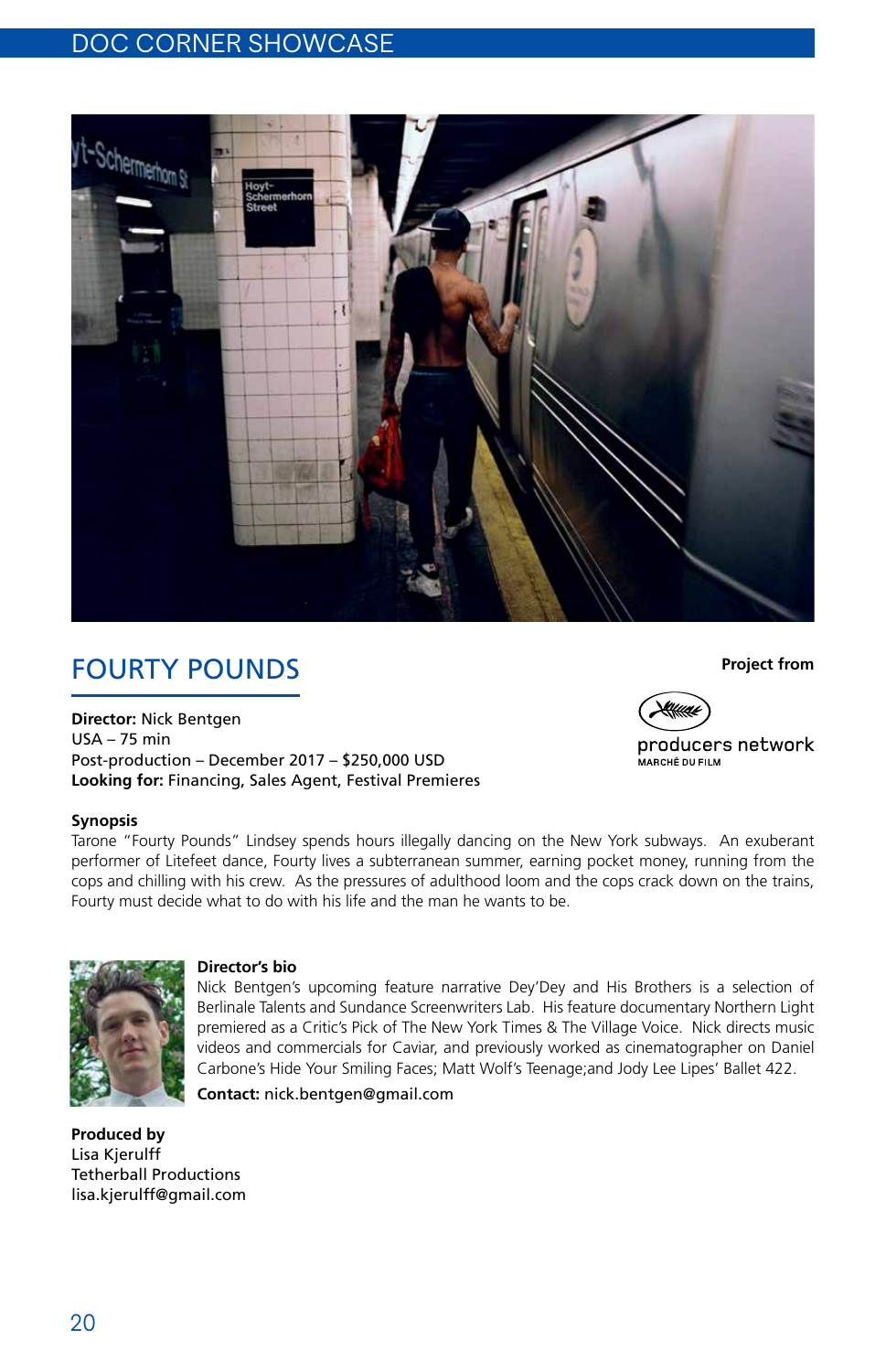

# **MAY 17**

**Director:** Rati Tsiteladze Georgia – 90 min Pre-production – May 2018 –  $\in$  250,700 **Looking for:** Co-production, Presales, Financing

### **Synopsis**

The lives of the characters that are forced to hide their identity unfold amidst the growing tensions incited by LGBT politics in post-Soviet Georgia. Focusing on 15-year-old Sandro, as he stumbles from childhood to adolescence and tries to find his identity, the film slowly paints an intimate portrait of the beauty and horrors of life.



#### **Director's bio**

Rati Tsiteladze was born in post-Soviet Georgia. He studied filmmaking at the Hybrid Conservatory, Los Angeles. In 2010, he founded ArtWay Film production. His award-winning work DEDA was selected at around 200 film festivals. His documentary project MAY 17 won the pitch award at DMZ docs, was part of IDFA and has been selected at Doc Corner, 70th Festival de Cannes. His first feature project, THE EMPTY HOUSE was short-listed for Sundance Screenwriters Lab and selected at the 64th IFF Mannheim-Heidelberg and Cannes Cinéfondation Residence 2017.

**Contact:** tsiteladzerati@gmail.com

**Produced by** Nino Varsimashvili, Rati Tsiteladze ArtWay Film artwayfilm@gmail.com

#### **Project from**



producers network .<br>MARCHÉ DU FILM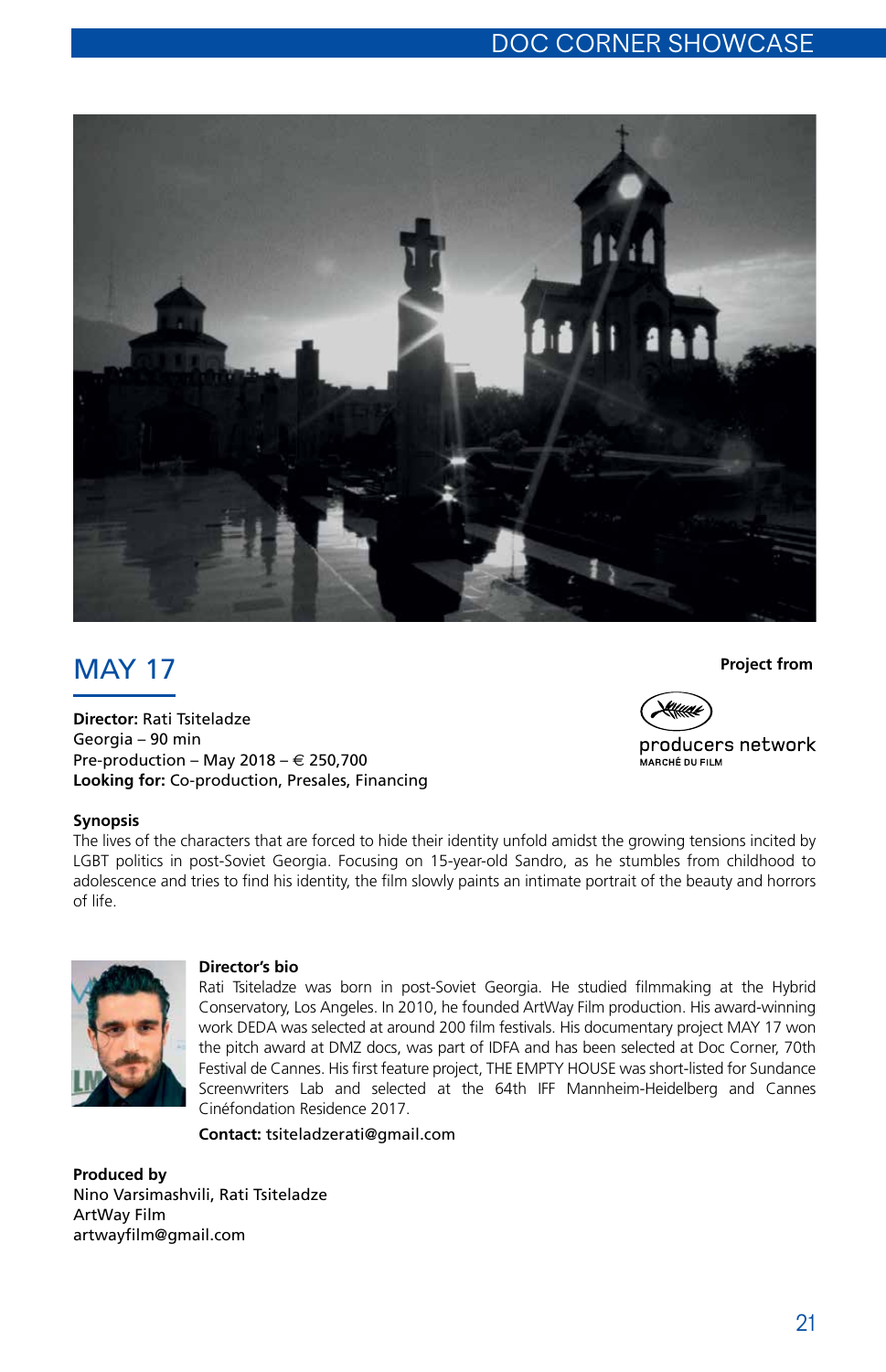

# Exterminate All The Brutes

**Director:** Rob Lemkin United Kingdom – 85 min In development – Late 2018 – £696,000 **Looking for:** French co-producer and Production financing

#### **Synopsis**

A black British rap poet/activist travels across West Africa in search of the meaning of Joseph Conrad's chillingly immortal phrase 'exterminate all the brutes'. Encounters and discoveries along the journey suggest a surprising and poetic way out of colonialism's lingering Heart of Darkness. An epic film essay that combines documentary reportage, musical performance, historical investigation, drama, text readings and experiment.



#### **Director's bio**

Rob Lemkin has around 50 broadcast documentaries to his credit including films for major British televisions strands. In 2010 he was described by film critic Jason Solomons in The Observer as 'one of Britain's leading filmmakers'. His film ENEMIES OF THE PEOPLE on the Killing Fields of Cambodia was one of the most lauded feature documentaries of recent years, it won around 40 awards including Sundance Special Jury Prize.

**Contact:** rob@oldstreetfilms.com

**Produced by** Geoff Arbourne, Rob Lemkin, Nicole Stott and John Battsek Duckin' & Divin' Films and Old Street Films in association with Passion Pictures geoffarbourne@gmail.com

#### **Project from**



producers network I<br>MARCHÉ DIJ FII M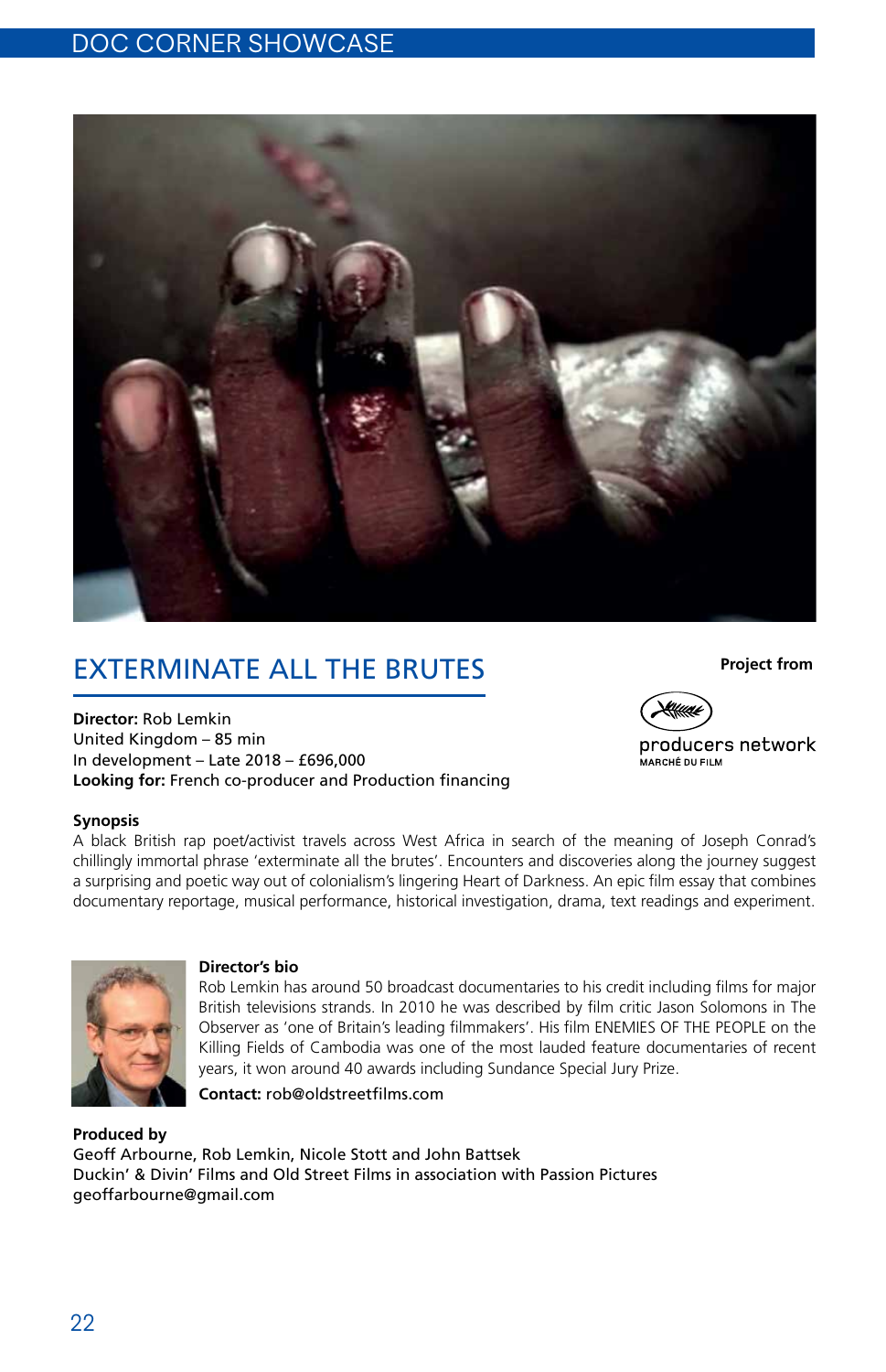

# A Thousand Fires

**Director:** Saeed Taji Farouky France – 90 min In development – Early 2019 –  $\in$  420,000 **Looking for:** Financing, Co-producers, Sales Agent

#### **Synopsis**

Thein Shwe and his wife Twe Tin make a living from the dregs of the commercial oil industry, digging illegal, hand-drilled oil wells in the valley of Dahak Pin, Myanmar. Working simply to put their children through school, they are the human scale of the oil industry, surviving in the cracks of a multi-national mega industry. Their story is a reflection on the end of a massive chain, through the many layers of politics, geology and history.



#### **Director's bio**

Born in the UK to Palestinian / Egyptian parents, Farouky has lived half his life in the Arab World, where he has filmed extensively. His films have been broadcast on ARTE/ZDF, Channel 4 (UK), CBC, NRK (Norway),… His feature documentary TELL SPRING NOT TO COME THIS YEAR won the BERLINALE 2015 Audience Choice Award, Panorama. It was released in UK cinemas by Soda Pictures, "a powerful, beautifully shot documentary" according to The Guardian. Farouky is a Senior Fellow with TED.

**Contact:** saeed@touristwithatypewriter.com

**Produced by** Estelle Robin You Les films du balibari estelle.robin@balibari.com **Project from**



producers network I<br>MARCHÉ DIJ FII M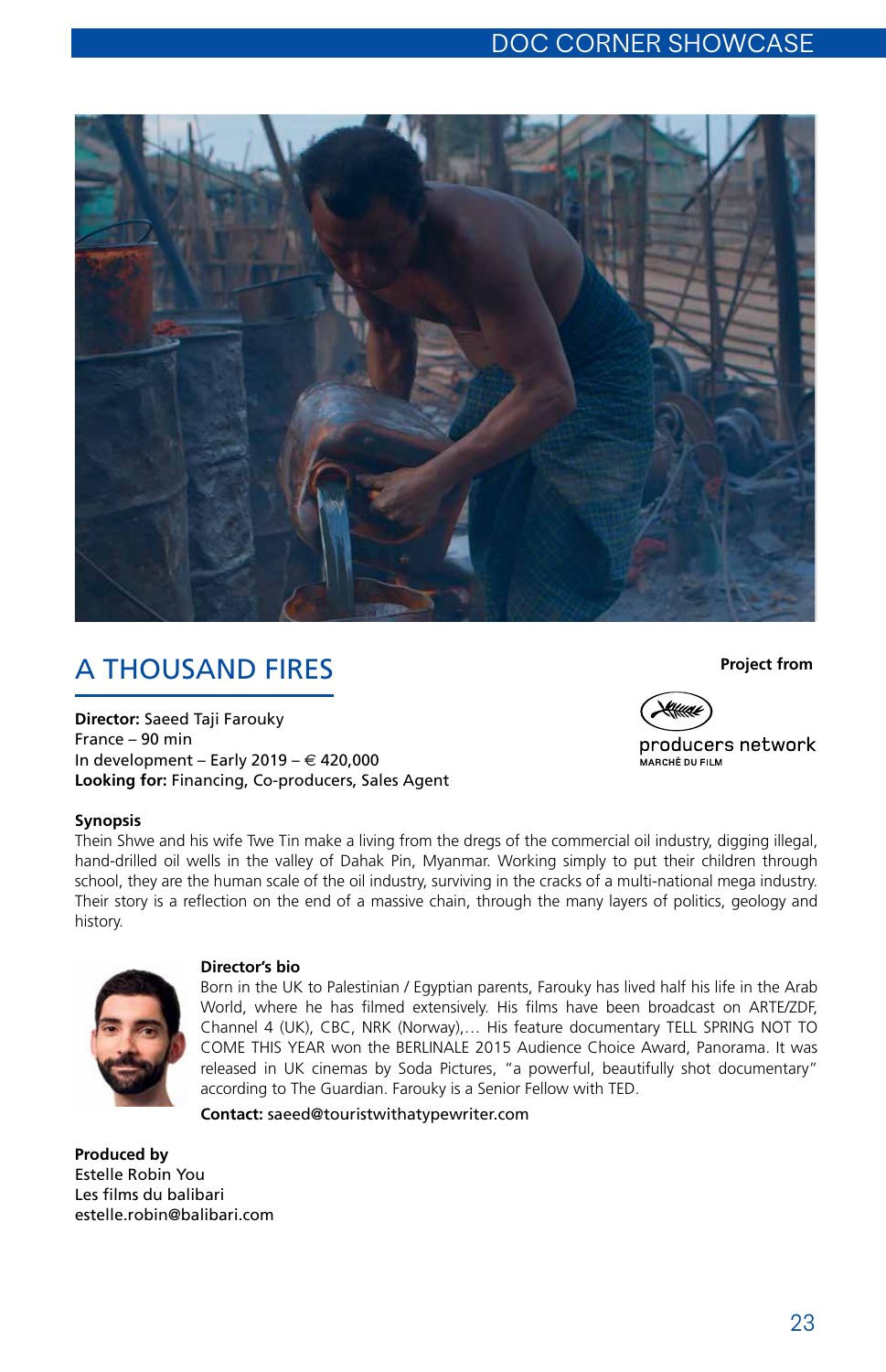

# My Friend Gadhgadhi

**Director:** Rafik Omrani Tunisia – 90 min In development – December 2018 – € 900,000 **Looking for:** Financing, Co-producers, Sales Agent, Festival Premieres

## **Synopsis**

The most infamous terrorist in Tunisia during the years 2013-2014, Kamel Gadhgadhi, turns out to have been a close friend of the director at college. The latter will start a reflection on terrorism and how his old friend who used to be an "ordinary" person as him turned towards terrorism.



#### **Director's bio**

Rafik Omrani, Director and film editor based in Tunisia. "Fallega 2011" (2011) was his first medium-length documentary film. The film was shown in a significant number of international festivals and demonstrations and art institutions around the world and got several awards. "White doves" is his first feature documentary produced in 2016. Rafik produced a number of documentaries for TV and for the benefit of many Tunisian civil society and international organizations. In 2012, he was elected as a member of the executive board of the Association of Tunisian filmmakers.

**Contact:** rafik.omrani@gmail.com

**Produced by** Rafik Omrani Majez films mail.majez@gmail.com

24

#### **Project from**



producers network I<br>MARCHÉ DIJ FII M